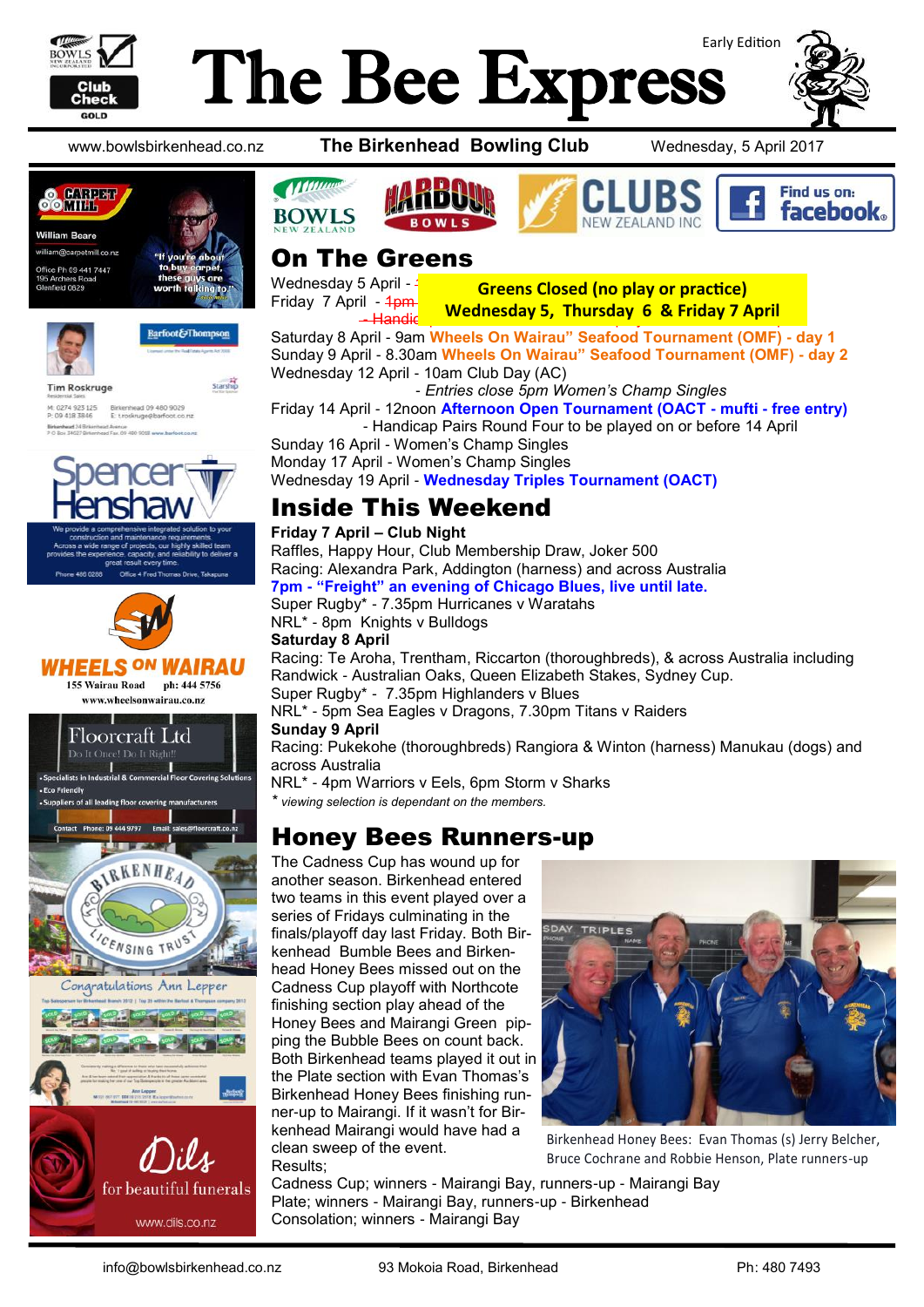www.bowlsbirkenhead.co.nz **The Birkenhead Bowling Club** Wednesday, 5 April 2017





180 Mokoia Road, Birkenhead Open: Mon - Sun 7.00am - 10.00pm





24 Birkenhead Ave Phone 480-9029

under the REAA 2008



BIRKENHEAD

Recreation Drive PH: 418 2424 Proudly Supporting Bowls Birkenhead www.birkenheadrsa.com

### "Freight" Free & Live Friday 7 April

Come join us for an evening of Chicago Blues. Live from 7pm until late. Freight is a six piece band playing Chicago style Blues - great to listen to; great to groove along to; great to boogie to if you're in the mood!!!! Entry is free.

### Pipped at the Post

Loz Croot and Jacqui Belcher were the only Birkenhead entry in this season's Bowls North Harbour Women's 1-5 Pairs. Saturday was section play with the winner of both sections securing a spot in the final the following day. Croot and Belcher topped their section and moved through to Sunday's final, up against Mairangi Bay's Trish Hardy and Wilkinson. Hardy and Wilkinson had the home advantage as Mairangi's greens were down for all Harbour finals on Sunday. Mairangi drew first blood with a two on the first end. Croot and Belcher pegged it back a were one in front after four ends (4-3). They built up a lead to be up by four after eight ends, Mairangi came back at them to be two behind after eleven ends. Maintaining the lead of two after fourteen ends (12-10). End fifteen and Mairangi scored a four to put them in front by two. Croot and Belcher picked up a three on the thirteenth to be one in front with two ends to play. Croot and Belcher put up a gallant performance but unfortunately the last two ends both went the way of Mairangi and so did the title..

Birkenhead fielded four teams in the Bowls North Harbour Men's 1-5 Pairs with Garry Wallace and Robbie Henson the victors from section five and Stacy Munro and Adam Richardson the victors from section three and a spot in post section on Sunday. Sunday came and Wallace and Henson were up against Takapuna's Don Mackintosh and Bob Telfer. Takapuna came away the winner and into the semi-final. As the draw will have it Takapuna met the other Birkenhead qualifier, first year bowlers Munro and Richardson. The Takapuna proved to much as Munro said with smile "man we got towelled, their lead was on it all the time". Takapuna went on to win the final.

Bowls North Harbour Champ of Champ Pairs were also played over the same weekend culminating in the finals at Mairangi on the Sunday. Both Birkenhead teams dropped out early on the Saturday. Helensville's [Kelly Clark](https://www.facebook.com/kelly.clark.587) and [Deb Presland](https://www.facebook.com/deb.presland) took out the women's title on an extra end over the much fancied Browns Bay pair of Elaine McClintock and Anne Dorreen. The men's saw Orewa's David Eades and Murray Vallance take on Browns Bay's Brad Reichert & Brian Wilson with Eades and Vallance the winners.

# Grants, What's Covered

*By Emmie Swart*

The Board would like to inform all our members how our grants are going to enhance the club.

NZ Racing Board \$15,000. We have permission to use all this money to repair the backboards and artificial grass carpet. This grant however does not fully support the quoted prices. We are asking for members help to dismantle the current backboards and any skills required to repair so we can get as much done as possible. We do not currently have enough funds to resurface the green to maniototo so it will stay as starweed. If you are prepared to help can you please contact Colin who will be overseeing this project for us.

Birkenhead Licensing Trust \$59,697. Covers the Green Keeper's wage, Purchasing a water blaster for the club, upgrading of the wooden floor in the dining area and upgrading all the lights to LED upstairs and downstairs. The grant covers the cost of the lights and the electrical installation but once again we have a shortfall as it does not cover the cost of repainting the ceilings. We would like members to please help with this if possible. Please contact Colin who will also be looking after this part. On behalf of all the members of our club I would like to thank The NZ Racing Board and The Birkenhead Licensing Trust for their on going support.



# Thursday 13 April 7pm first game **Caller: Kevin "Scratchy" George**

Entry restricted to 18 years & over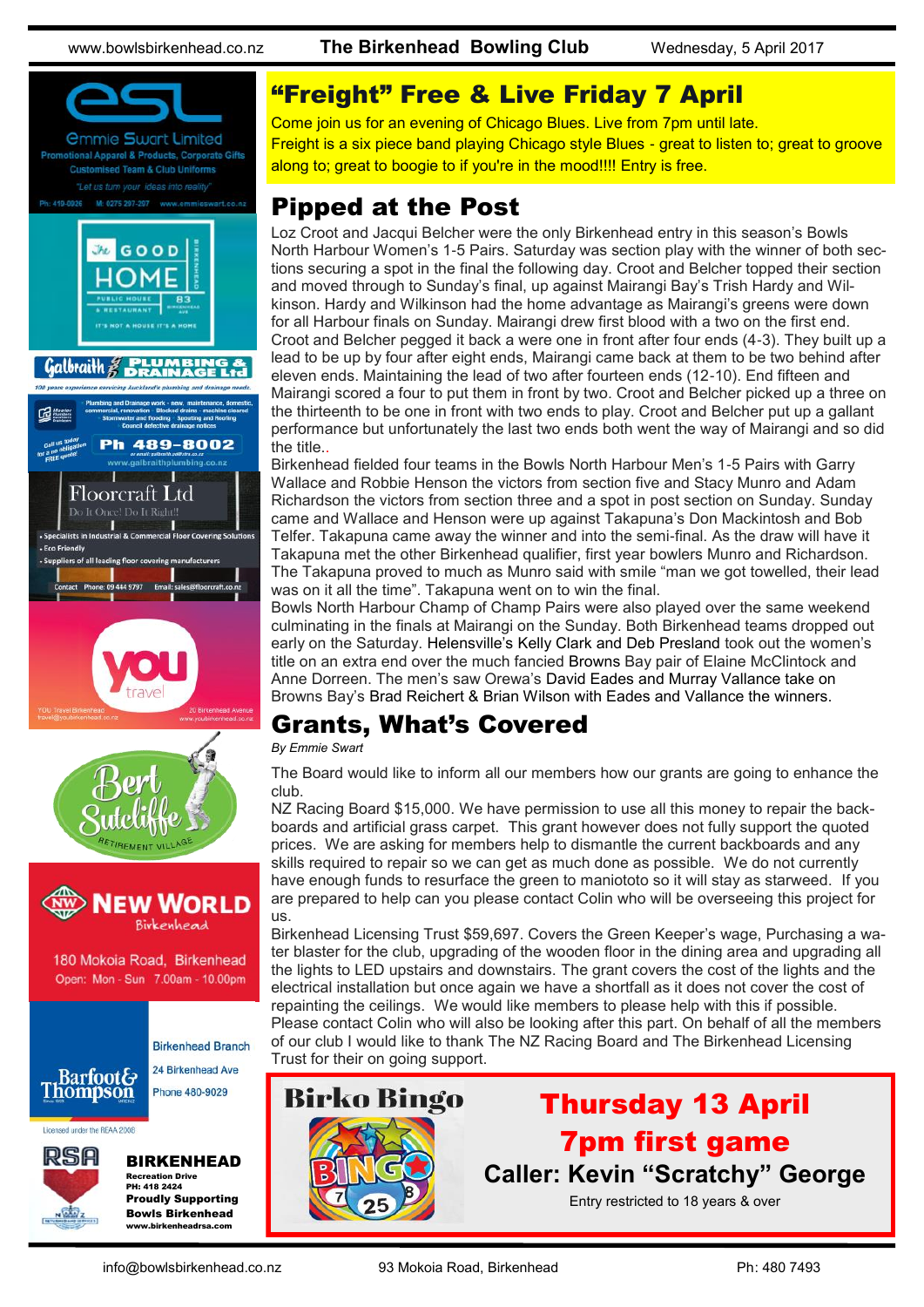

# **NRL Round 6 selections close 6.30pm Thursday 6 April**

# The Bees March On

#### *By Jerome Rusk*

The Final of the North Harbour Junior Inter Club beckons for the Birkenhead Bees after they swept aside the strong Mairangi Bay Blue team. A healthy sized crowd was on hand at the club to witness the new breed at the club take out the Semi Final 3-0. Jerome Rusk took on Bay's Neil Buckner in the singles and it proved to be a close encounter. Rusk took an early lead edging out to 5-0, then out to 10-5. Things were looking good but Buckner kept eating away and with two ends to play in the 18 end match Jerome was ahead 11-10. On the 17th, Rusk picked up a 2 and Neil was only able to take a single on the last, therefore meaning a win for Rusk and a 1-0 lead to the Bees. "My fourth bowl saved me on at least 4 ends, saved my bacon… going from being down on the head to picking up shots, that was awesome!".

Regular pairs combo, lead Gary Wallace and skip Robbie Henson sealed the tie for the Bees by beating their Bay counterparts 21-10. The boys have cooked up a very handy combination this season and made the quarterfinals of the NH Junior Pairs held last weekend. Gary's leading came to the fore and Robbie followed him up thus the lads having a comfortable lead throughout. "Really happy with how we played tonight", beamed Wallace. A feature of their play has been there doggedness and this win will give the boys great confidence going into the final.

The unbeaten triples team featuring Jerry & Jacqui Belcher and skip Jimmy Heath put the icing on the cake by taking out their match 15-12. Jerry and Jacs performed solidly up front, but Jimmy was needed to play some bombs at the back end to keep the momentum swinging in their favour. "I had to play 2 telling bowls, taking the jack into the ditch and then dead drawing on another… I really want to win this final, I won it in my first year as a Junior and I want to win it on my last (Jimmy's fifth)".

So off to the final we go. It's great to see the Juniors going so well and the team are very thankful for the support from the club and those that were there on Monday night. We encourage all supporters to come along and be as vocal as they want to be, it can really lift the players (as we saw at this years BPL). A win next Monday in the final at Birkenhead would see the team venture to Hikurangi to play in the Regional Inter Club finals. Thanks always to our managers Adele and Dale Ineson. A big thumbs up to Loz and Jacqs for making the Women's Junior Pairs final and to Stacy and Adam who made the Men's Junior Pairs semi finals… well done. See you all next Monday.

# **Free Tournament!!!**

# **Birkenhead Bowling Club Friday 14 April (Good Friday) Starts 12noon Open Any Combination Triples**

Same Prizes as a full day tournament\* **Half the time Zero Entry Fee Played in Mufti** To enter phone the club 480 7493 email info@bowlsbirkenhead.co.nz

info@bowlsbirkenhead.co.nz 93 Mokoia Road, Birkenhead Ph: 480 7493